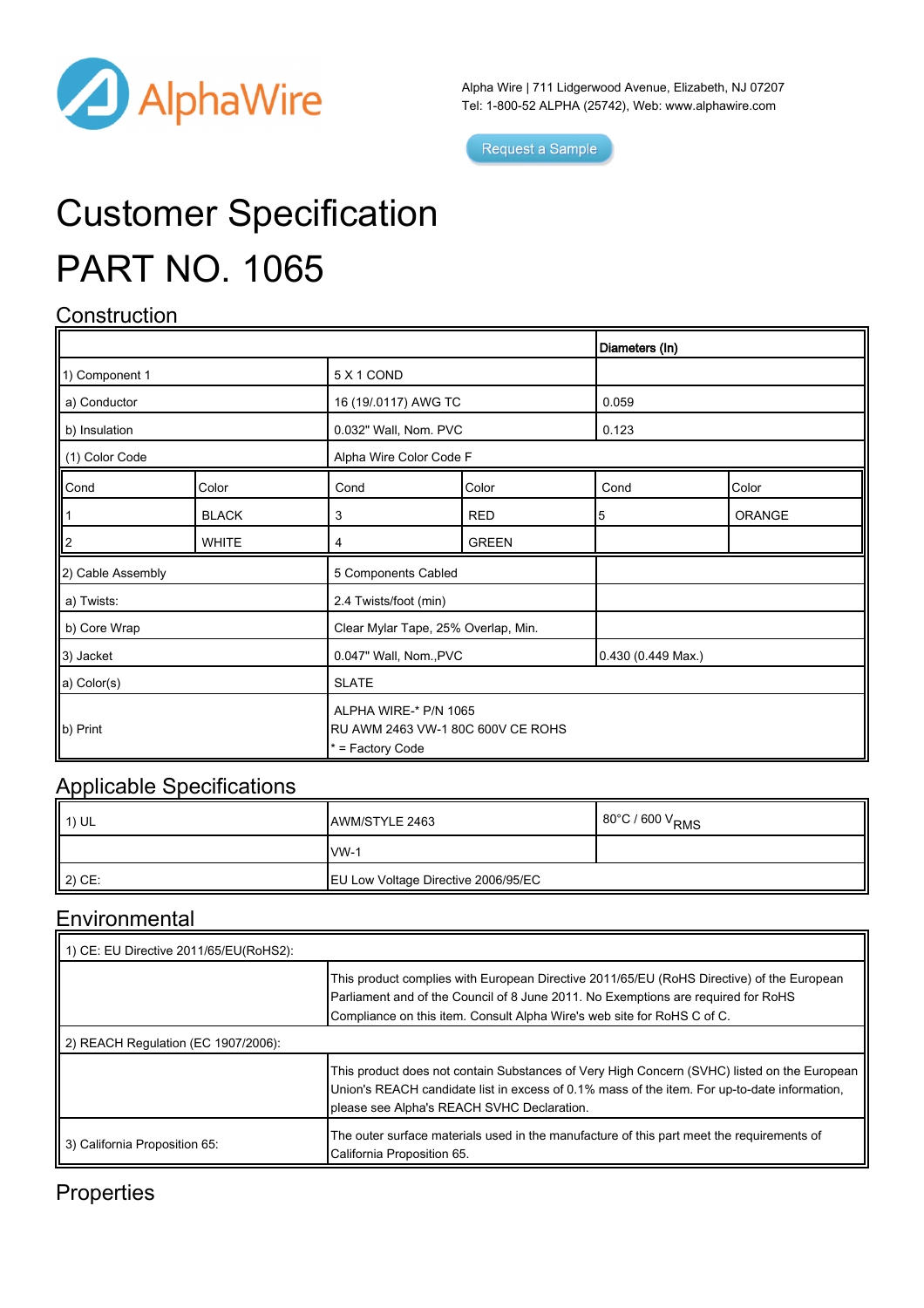| Physical & Mechanical Properties |                                                 |  |  |
|----------------------------------|-------------------------------------------------|--|--|
| 1) Temperature Range             | -20 to $80^{\circ}$ C                           |  |  |
| 2) Bend Radius                   | 10X Cable Diameter                              |  |  |
| 3) Pull Tension                  | 102 Lbs, Maximum                                |  |  |
| <b>Electrical Properties</b>     | (For Engineering purposes only)                 |  |  |
| 1) Voltage Rating                | $1600 V_{RMS}$                                  |  |  |
| (2) Capacitance                  | 28 pf/ft @1 kHz, Nominal Conductor to Conductor |  |  |
| 3) Inductance                    | 0.2 µH/ft, Nominal                              |  |  |
| 4) Conductor DCR                 | 4.4 Ω/1000ft @20°C, Nominal                     |  |  |

#### **Other**

| Packaging  | Flange x Traverse x Barrel (inches)  |
|------------|--------------------------------------|
| a) 1000 FT | 24 x 14 x 12 Continuous length       |
| b) 500 FT  | 18 x 12 x 8 Continuous length        |
| c) 100 FT  | 12 x 10 x 5 Continuous length        |
|            | [Spool dimensions may vary slightly] |

[www.alphawire.com](http://www.alphawire.com)

Alpha Wire | 711 Lidgerwood Avenue, Elizabeth, NJ 07207 Tel: 1-800-52 ALPHA (25742)

Although Alpha Wire ("Alpha") makes every reasonable effort to ensure their accuracy at the time of publication, information and specifications described herein are subject to errors or omissions and to changes without notice, and the listing of such information and specifications does not ensure product availability.

Alpha provides the information and specifications herein on an "AS IS" basis, with no representations or warranties, whether express, statutory or implied. In no event will Alpha be liable for any damages (including consequential, indirect, incidental, special, punitive, or exemplary) whatsoever, even if Alpha had been advised of the possibility of such damages, whether in an action under contract, negligence or any other theory, arising out of or in connection with the use, or inability to use, the information or specifications described herein.

#### ALPHA WIRE - CONFIDENTIAL AND PROPRIETARY

Notice to persons receiving this document and/or technical information. This document is confidential and is the exclusive property of ALPHA WIRE, and is merely on loan and subject to recall by ALPHA WIRE at any time. By taking possession of this document, the recipient acknowledges and agrees that this document cannot be used in any manner adverse to the interests of ALPHA WIRE, and that no portion of this document may be copied or otherwise reproduced without the prior written consent of ALPHA WIRE. In the case of conflicting contractual provisions, this notice shall govern the status of this document. ©2013 ALPHA WIRE - all rights reserved.